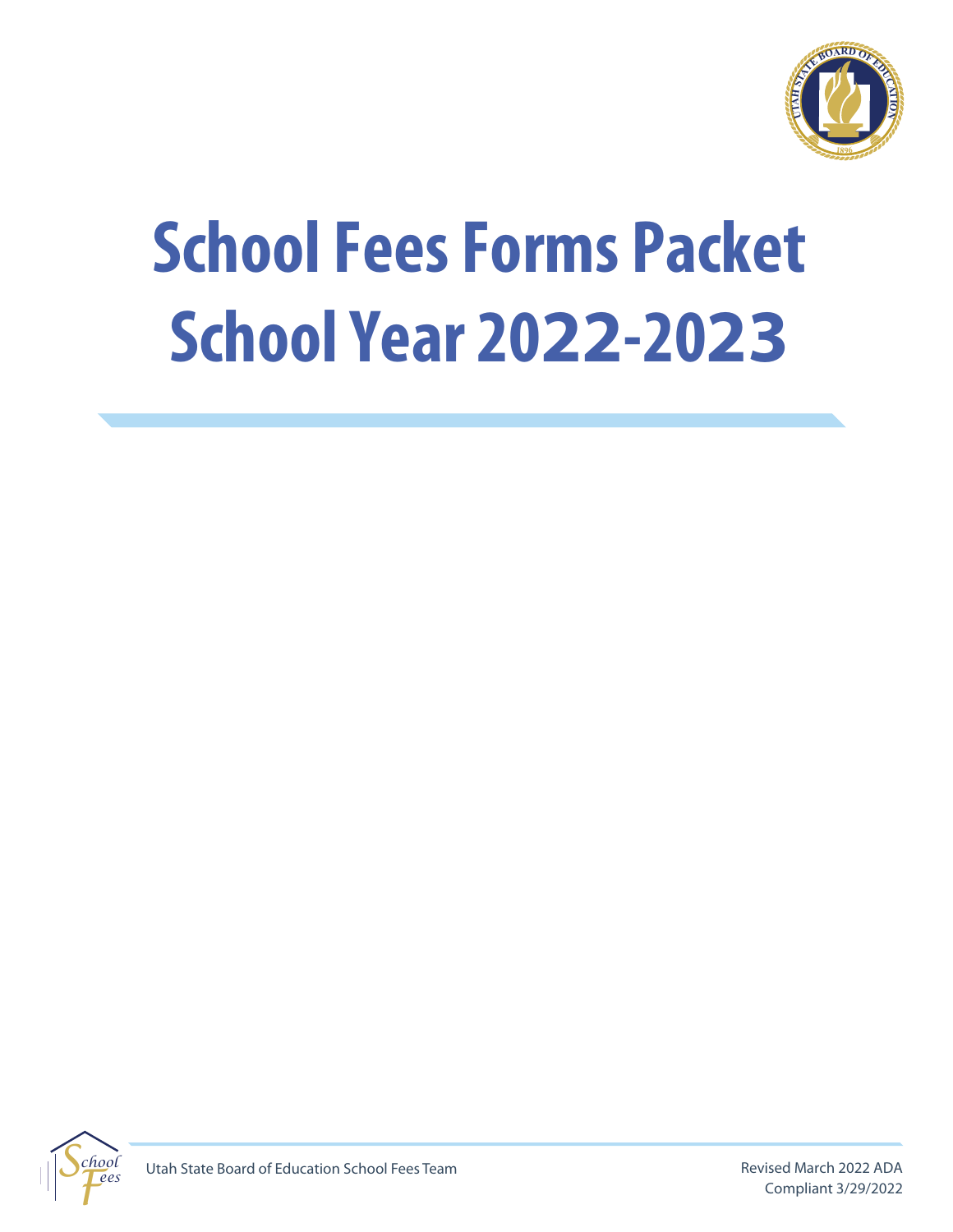

#### **The Utah Constitution prohibits the charging of fees in elementary schools.**

If a child is in kindergarten through grade six, they cannot be charged for textbooks, classroom equipment or supplies, musical instruments, feld trips, assemblies, snacks (other than food provided through the School Lunch Program), or for anything else that takes place or is used during the regular school day.

**Fees may only be charged** for programs offered before or after school, or during school vacations. Fees may also be charged for a student that is in grade six and attends a school that includes one or more 7-12 grades, if the school follows a secondary model of delivering education to the school's grade six students.

Utah law requires schools that charge fees, to ensure that a fee waiver or other provisions in lieu of a fee waiver is available to any student whose parents are unable to pay a fee.

### **Fee Waivers**

pay a fee. If a student is eligible for fee waivers, **all fees** pay a fee. If a student is eligible for fee waivers, <u>**all fees**<br>must be waived</u>. If it is not specifically addressed in state A fee waiver is a full release from the requirement to law, a school must waive all fees, including any where a student's participation is optional. This means that those students who are eligible for a fee waiver can participate in any school class or activity free of charge.

A student is eligible for a waiver if:

- their family receives TANF funding (food stamps or state Family Employment Program);
- the student receives SSI (Supplemental Security Income);
- the student is designated McKinney-Vento;
- the student is in foster care;
- the student is in state custody; or
- the student is eligible based on family/household income (the levels match those of free lunch eligibility).

*\* A student may also be eligible for fee waivers if they do not meet any of these standards but are still unable to pay a fee. Please see the local school or district policy for more information.* 

If a student wishes to apply for fee waivers, they will be asked to provide documentation of fee waiver eligibility as part of the application process.

To apply for a fee waiver, a student may submit the "Fee Waiver Application (Grades K-6)". A copy of the application is included with this notice and additional copies may be obtained from the school office, or the state school fees website listed at the end of this document. Once the documents have been submitted to the school, the fee requirement will be suspended until a fnal decision has been reached about the student's eligibility for fee waivers.

If the application is denied, the school will send a "Decision and Appeal Form". The Form will explain why the application was denied and how to appeal the decision. Remember to always keep a copy. If an appeal for a denial of fee waivers is submitted, all fees will not need to be paid until the appeal is decided.

If a student wishes to purchase school pictures, yearbooks, or similar items through the school, those costs are not fees and will not be waived. Also, if a student loses or damages school property, the costs of replacement or repair are not fees and need not be waived.

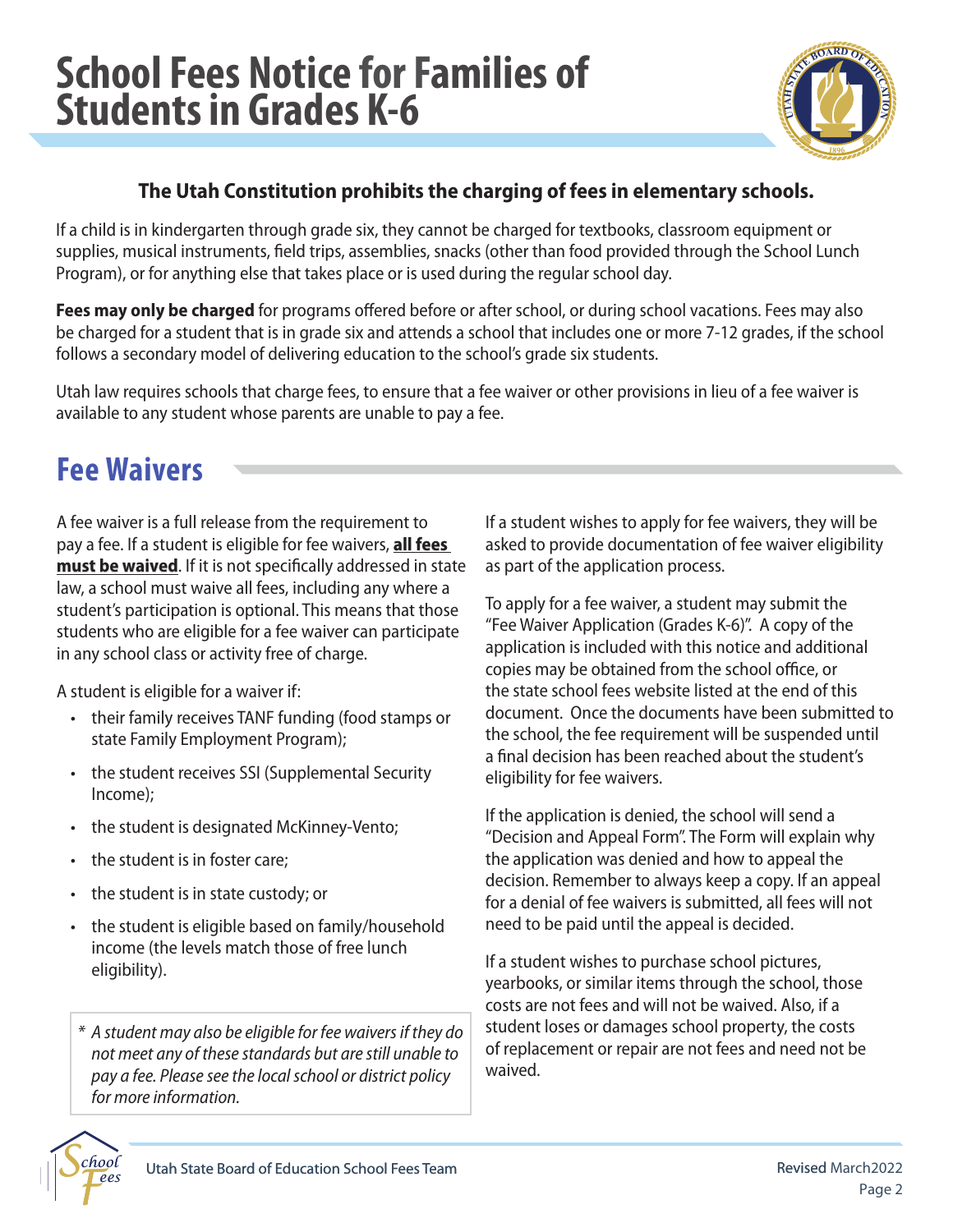### **Donations, Confidentiality, and Enforcement of Fees**

School funds are limited, and a school may need help in addition to fees. As a result, the school may ask for taxdeductible donations of school supplies, equipment, or money, but the school cannot require donations.

A students name is confdential and cannot be disclosed to anyone lacking both a right and a need to know the information, regardless of whether a student has paid fees, donations, and contributions or not, or has applied for, received, or been denied waivers. The school may, however, with the consent of the donor, give appropriate recognition to any person or organization making a major donation or contribution to the school.

The school and school staff cannot withhold, reduce, or enhance grades or credit, or withhold grades, class schedules, credit, report cards, transcripts, or diplomas to enforce the payment of fees.

### **For further information, contact:**

| Local school:                                |  |
|----------------------------------------------|--|
|                                              |  |
|                                              |  |
| <b>District/Charter School Fees Contact:</b> |  |
|                                              |  |
|                                              |  |



Utah State Board of Education School Fees website: <https://schools.utah.gov/schoolfees>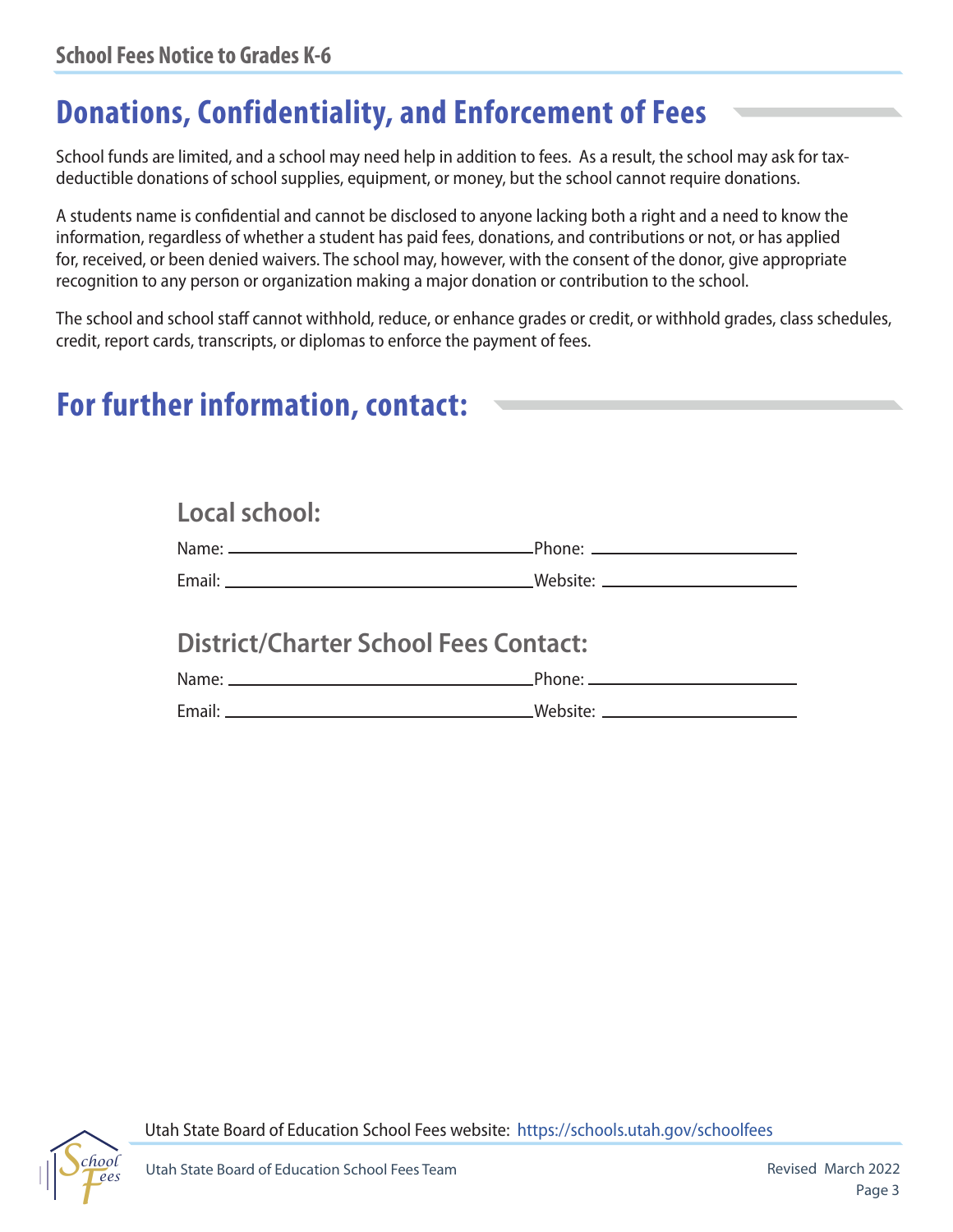### **School Fees Notice for Families of Students in Grades 7-12**



#### **Utah law permits schools to charge fees in grades seven through twelve.**

A student may be charged fees for participation in school classes, activities and programs. A student cannot be requested or required to pay any fee unless that request or requirement has been approved by the local Board of Education and included in the school or district fee schedule.

**Utah law requires** schools that charge fees to ensure that a fee waiver or other provisions in lieu of a fee waiver is available to any student whose families are unable to pay a fee.

### **Fee Definition**

A fee is defned as something of monetary value that is requested or required by a school for a student to be able to participate in an activity, class, or program that is provided, sponsored, or supported by a school, charter school, or district. This request or requirement can also be implied. Meaning that if something is not required for participation, but there is still an expectation for the student to have that item, it becomes a school fee. Below are some examples of fees:

| • Registration fees  | • Costs of class or team trips (including<br>room, board, and meals) | • After-school program<br>fees |
|----------------------|----------------------------------------------------------------------|--------------------------------|
| • Truancy fines      | • Entrance fees for school concerts or<br>games                      | • Instrument rentals           |
| • Participation fees | • Football summer clinic costs                                       |                                |

Charges for class rings, yearbooks, school pictures, letter jackets, and similar items are not fees and need not be waived. Also, if a student loses or damages school property, the costs of replacement or repair are not fees and need not be waived.

Students may be required to pay fees for concurrent enrollment courses or advanced placement exams. The portion of the fees related specifcally to college or post-secondary grades or credit is not subject to fee waiver. However, the College Board offers a reduction in these costs for those who are eligible.

### **Fee Waivers**

- 
- 
- the student is designated McKinney-Vento; in any school class or activity free of charge.
- the student is in foster care;
- 
- 

pay a fee. If a student is eligible for fee waivers, **all fees must be waived.** If it is not specifically addressed in state A student is eligible for a waiver if:  $\overline{A}$  fee waiver is a full release from the requirement to • their family receives TANF funding (food stamps or<br>state Family Employment Program);<br>• the student receives SSI (Supplemental Security<br>• the student receives SSI (Supplemental Security<br>• student's participation is option

• the student is in state custody; or<br>
• the student is eligible based on family/household<br>
income (the levels match those of free lunch<br>
eligibility).<br>
• A student may also be eligible for fee waivers if<br>
they do not meet

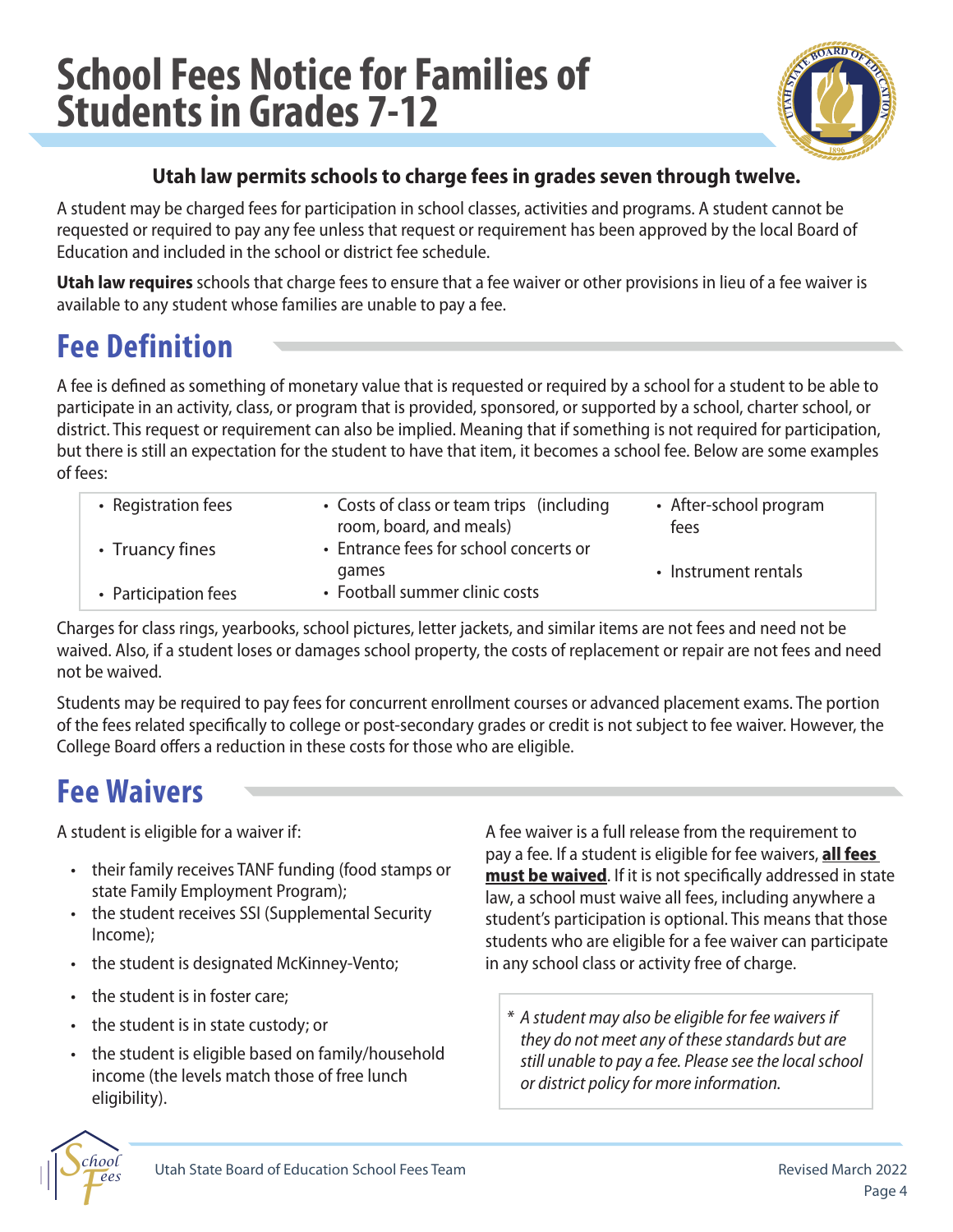### **Fee Waivers** *continued*

asked to provide documentation of fee waiver eligibility the fee requirement will be suspended until a fnal

To apply for a fee waiver, a student may submit the "Fee Waiver Application (Grades 7-12)". A copy of the If the application is denied, the school will send a copies may be obtained from the school office, or the application was denied and how to appeal the the state school fees website listed at the end of this decision. document.

If a student wishes to apply for fee waivers, they will be Once the documents have been submitted to the school, as part of the application process. decision has been reached about the student's eligibility for fee waivers.

application is included with this notice and additional "Decision and Appeal Form". The form will explain why

Remember to always keep a copy. If an appeal for a denial of fee waivers is submitted, all fees will not need to be paid until the appeal is decided.

### **Donations, Confidentiality, and Enforcement of Fees**

School funds are limited, and a school may need help in addition to fees. As a result, the school may ask for taxdeductible donations of school supplies, equipment, or money, but the school cannot require donations.

A students name is confdential and cannot be disclosed to anyone lacking both a right and a need to know the information, regardless of whether a student has paid fees, donations, and contributions or not, or has applied for, received, or been denied waivers. The school may, however, with the consent of the donor, give appropriate recognition to any person or organization making a major donation or contribution to the school.

The school and school staff cannot withhold, reduce, or enhance grades or credit, or withhold grades, class schedules, credit, report cards, transcripts, or diplomas to enforce the payment of fees.

### **For further information, contact:**

| Local school:                                |  |
|----------------------------------------------|--|
|                                              |  |
|                                              |  |
| <b>District/Charter School Fees Contact:</b> |  |
|                                              |  |



Utah State Board of Education School Fees website: <https://schools.utah.gov/schoolfees>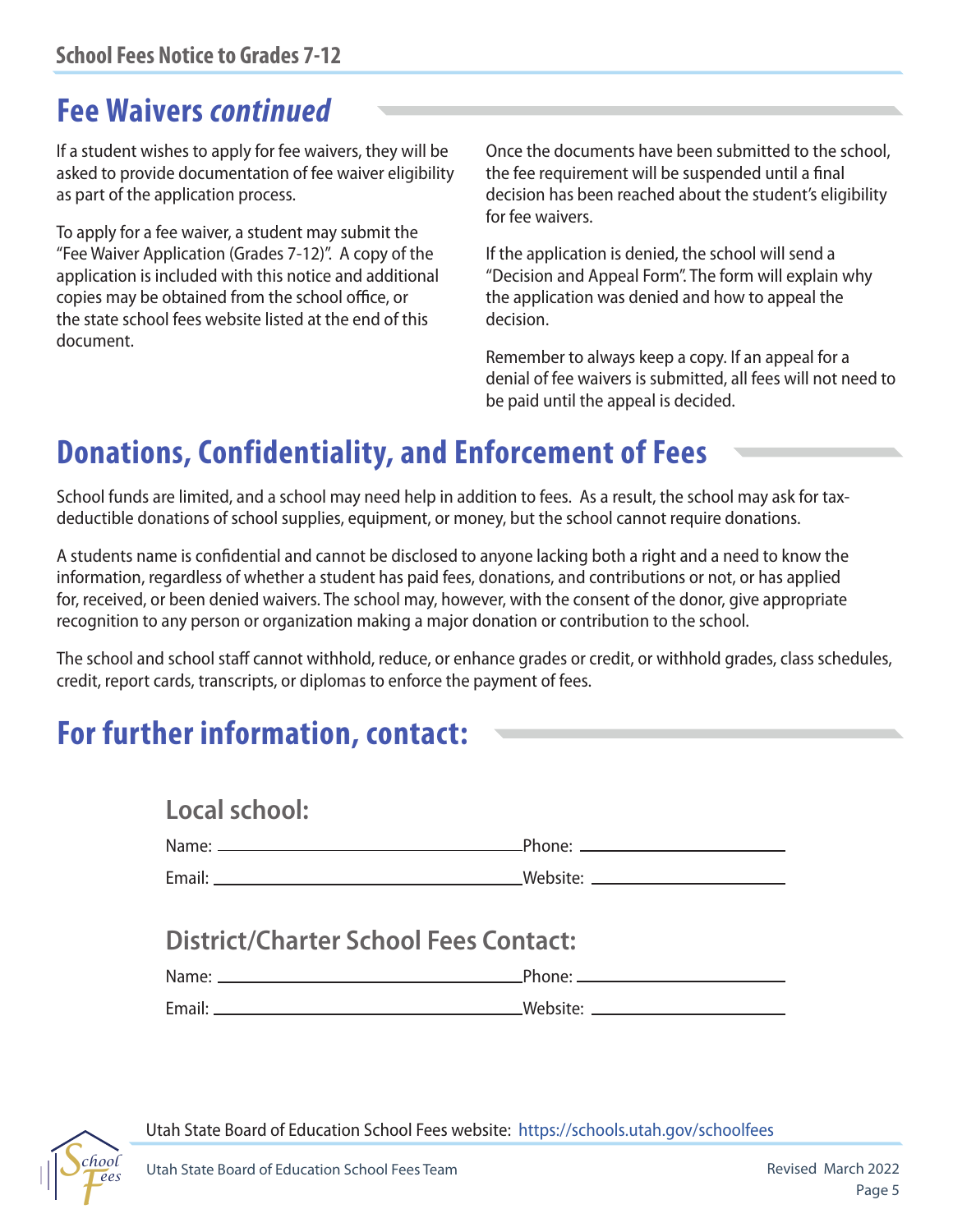### **School Fees Poster for Families of Students in Grades K-6**



### **School fees are NOT permitted during the regular school day in grades K-6.\***

An elementary student may not be charged for classroom snacks, newspapers, textbooks, feld trips, art supplies, assemblies, musical instruments, or anything else that is part of the regular school day. A student may be asked to bring common household articles to school voluntarily, but cannot be penalized for failure to bring the articles.

*\*Fees may be charged to students in sixth grade only if a student attends a school that includes any grades 7-12 and the school follows a secondary model of delivering instruction to the school's grade six students.* 

**School fees may ONLY be charged for activities which take place before or after school or during school vacations.** 

### **ALL SCHOOL FEES ARE SUBJECT TO WAIVER.**

#### Who Is Eligible To Have Fees Waived? **How Can We Apply For Fee Waivers?**

A student may be eligible to have fees waived if ONE of the following applies:\*

- the student's family receives TANF (*food stamps or State Family Employment Program*)
- the student receives SSI (*Supplemental Security Income*)
- the student is designated McKinney-Vento
- the student is in foster care
- the student is in state custody
- the student is eligible based on family/household income (*the levels match those of free lunch eligibility*)

*\*A student may also be eligible for fee waivers if they do not meet any of these standards but are still unable to pay a fee. Please see the local school or district policy for more information.* 

A student or parent may apply for waiver of fees by:

- completing a fee waiver application
- submitting the completed application to the school
- providing documentation of fee waiver eligibility. (*See the Fee Waiver Application for required documentation*)

State law requires schools to verify eligibility for fee waivers. The school will record the eligibility documentation received and whether it met the eligibility requirements and a Decision and Appeal form will be sent to the student. Once recorded, copies of the eligibility documentation will not be kept on fle by the school.

#### **How Will A Waiver Impact Student Participation In School Activities?**

If a student is eligible for fee waivers, **ALL fees must be waived**.

If a student qualifes for fee waiver, the school may not require that student to work instead of receiving a waiver, or ask them to pay the fee in installments.

No school may raise, lower, or withhold grades, or withhold report cards, school records, class schedules or participation during the regular school day to enforce payment of school fees.

To fnd out more, contact your student's school, visit your school's website, or visit the state school fees website [\(https://schools.utah.gov/schoolfees\)](https://schools.utah.gov/schoolfees).



Questions, Comments, or Concerns? Contact the state School Fees team at [schoolfees@schools.utah.gov.](mailto:schoolfees@schools.utah.gov)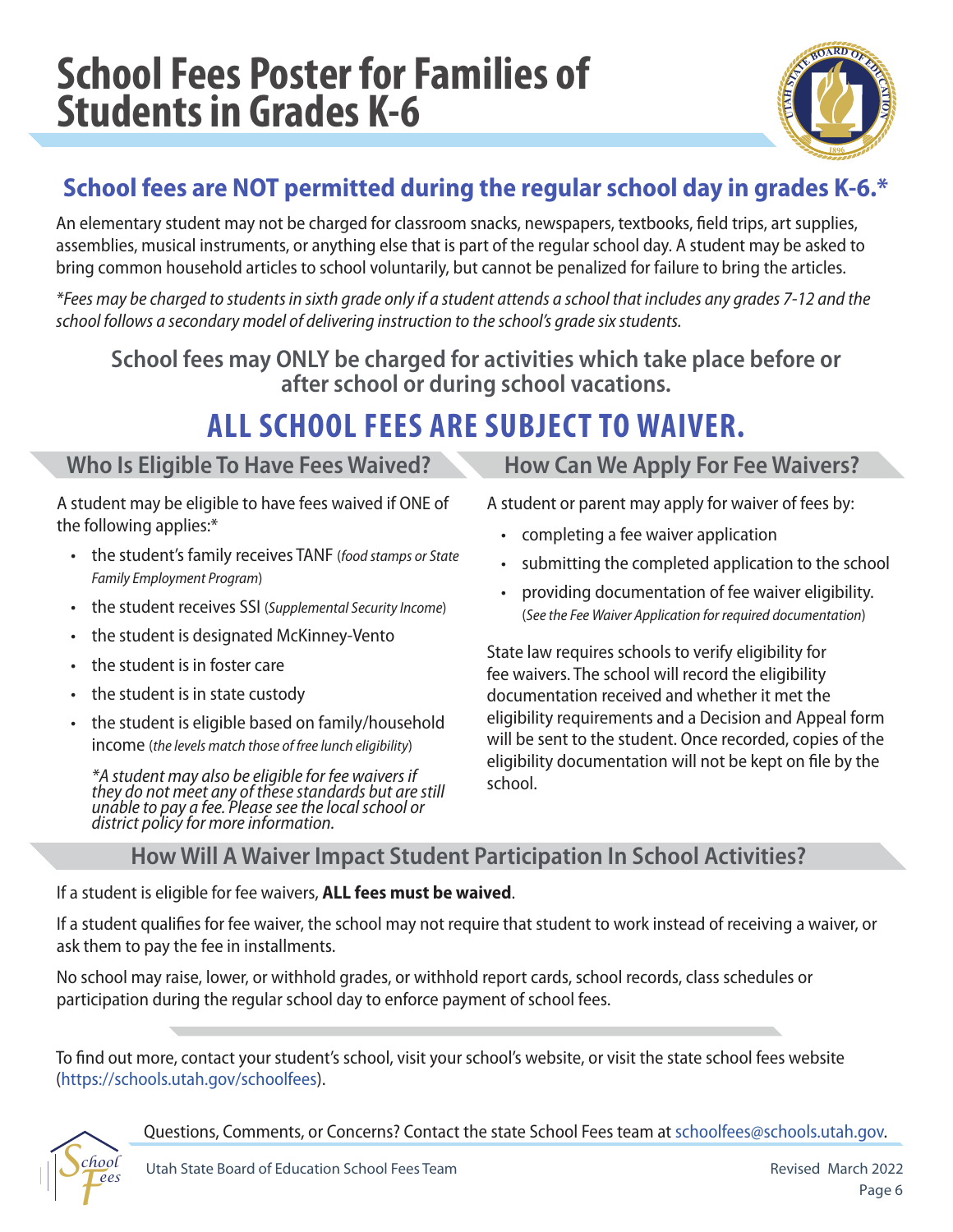### **School Fees Poster for Families of Students in Grades 7-12**



### **HELP IS AVAILABLE IF YOU CANNOT AFFORD TO PAY SCHOOL FEES.**

**State law requires schools to ensure that a fee waiver or other provisions in lieu of a fee waiver is available to any student whose parents are unable to pay a fee.**

### **ALL SCHOOL FEES ARE SUBJECT TO WAIVER.**

#### **Who Is Eligible To Have Fees Waived?**

A student may be eligible to have fees waived if ONE of the following applies:\*

- the student's family receives TANF (*food stamps or State Family Employment Program*)
- the student receives SSI (*Supplemental Security Income*)
- the student is designated McKinney-Vento
- the student is in foster care
- the student is in state custody
- the student is eligible based on family/household income (*the levels match those of free lunch eligibility*)

*\*A student may also be eligible for fee waivers if they do not meet any of these standards but are still unable to pay a fee. Please see the local school or district policy for more information.* 

#### **How Can We Apply For Fee Waivers?**

A student or parent may apply for waiver of fees by:

- completing a fee waiver application
- submitting the completed application to the school
- providing documentation of fee waiver eligibility. (*See the Fee Waiver Application for required documentation*)

State law requires schools to verify eligibility for fee waivers. The school will record the eligibility documentation received and whether it met the eligibility requirements and a Decision and Appeal form will be sent to the student. Once recorded, copies of the eligibility documentation will not be kept on fle by the school.

### **How Will A Waiver Impact Student Participation In School Activities?**

If a student is eligible for fee waivers, **ALL fees must be waived**. This includes fees for registration, books, classes, sports, clubs, drill teams, trips, gate fees, uniforms, activity cards, lockers, extracurricular activites, team summer camps, etc.

If a student qualifes for fee waiver, the school may not require that student to work instead of receiving a waiver, or ask them to pay the fee in installments.

A school may not share a student's fee waiver status with anyone that does not have a need to know.

No school may raise, lower, or withhold grades, or withhold report cards, school records, class schedules or participation during the regular school day to enforce payment of school fees.

To fnd out more, contact your student's school, visit your school's website, or visit the state school fees website [\(https://schools.utah.gov/schoolfees\)](https://schools.utah.gov/schoolfees).

Questions, Comments, or Concerns? Contact the state School Fees team at [schoolfees@schools.utah.gov.](mailto:schoolfees@schools.utah.gov)

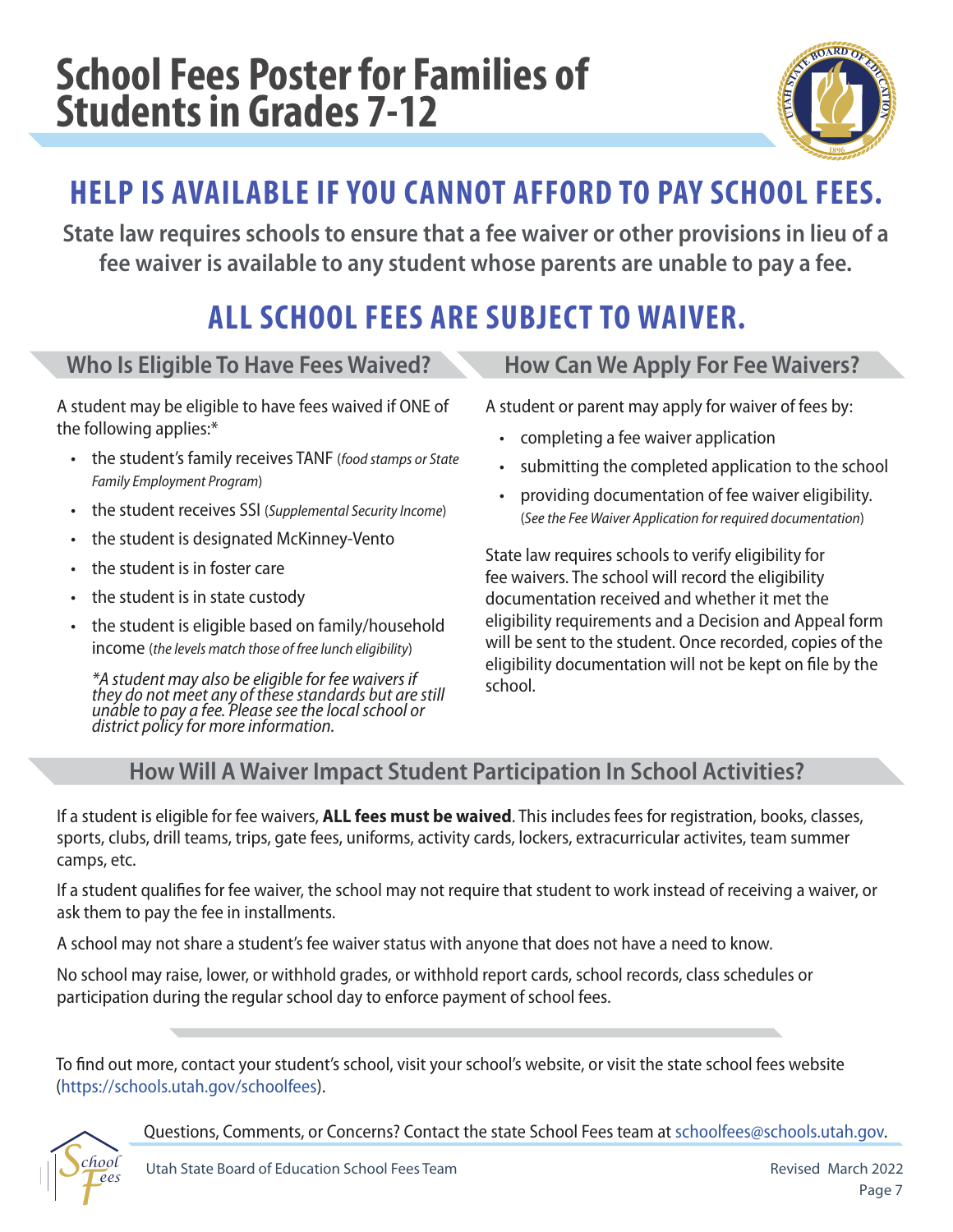### **Fee Waiver Application Grades K-6**



- **Please read the School Fees Notice (Grades K-6) before completing this Application!**
- **NO Fees may be charged for activities during the regular school day in grades K-6. This fee waiver application applies only to fees for activities held outside of the regular school day.**
- **If a school receives verifcation that a student is eligible for fee waiver, ALL fees must be waived for that student.**
- **All information on this application will be kept confdential.**

### **Student Information:**

| School:         | Grade level: The contract of the contract of the contract of the contract of the contract of the contract of the contract of the contract of the contract of the contract of the contract of the contract of the contract of t |
|-----------------|--------------------------------------------------------------------------------------------------------------------------------------------------------------------------------------------------------------------------------|
| Name of parent: | Phone number: New York Changes and The Changes of The Changes of The Changes of The Changes of The Changes of The Changes of The Changes of The Changes of The Changes of The Changes of The Changes of The Changes of The Cha |

### **Basis for Fee Waiver:**

| Please check the eligibility that applies: (only 1 is needed)                                                                                  | Verification to submit: *                                                                                                                                                                                                     |
|------------------------------------------------------------------------------------------------------------------------------------------------|-------------------------------------------------------------------------------------------------------------------------------------------------------------------------------------------------------------------------------|
| 1. Family receives TANF/FEP (Temporary Assistance for Needy<br>Families or Family Employment Program)<br>(financial assistance or food stamps) | • benefit verification from the Utah Department of<br>Workforce Services for the period for which the fee waiver<br>is sought which may be in the form of an electronic<br>screenshot of eligibility determination or status. |
| Student receives Supplemental Security Income (SSI,<br>2.<br><b>QUALIFIED CHILD WITH DISABILITIES)</b>                                         | • benefit verification documents from the Social Security<br>Administration.                                                                                                                                                  |
| 3. Student qualifies for McKinney-Vento.                                                                                                       | • verified through the district or charters McKinney-Vento<br>Liaison.                                                                                                                                                        |
| Student is in Foster Care (under Utah or local governmental<br>4.<br>supervision)                                                              | • the youth in care required intake form and school<br>enrollment letter, provided by a case worker from the Utah                                                                                                             |
| 5. Student is in State Custody                                                                                                                 | Division of Child and Family Services or the Utah Juvenile<br>Justice Department.                                                                                                                                             |
| 6. Student is eligible based on family/household income<br>verification. Total Household Members:<br>Total Houshold Income: \$                 | family income verification in the form of income<br>statements, pay stubs, or tax returns. (Please complete<br>page 2.)                                                                                                       |

\*Please note: The school may require you to provide verifcation of eligibility. Please attach your verifcation documentation to this form when you give this application to your school. The only exception is eligibility for McKinney-Vento.

If none of the above apply but you wish to apply for fee waivers because of other extenuating circumstances, please state the reason(s) for the request: \_

#### (Please attach an additional page if needed.)

Please give this application to the Principal/School Director or School Fee Administrator when it is complete. All fee payments will be suspended until the school has decided if your student is eligible for fee waivers. You will then be given notice of the decision. If your student is eligible for a waiver, the school cannot require you to complete service, agree to an installment payment plan, or sign an IOU in place of a waiver.

I HEREBY CERTIFY THAT THE INFORMATION AND ATTACHED DOCUMENTATION I HAVE PROVIDED IS TRUE AND CORRECT TO THE BEST OF MY KNOWLEDGE AND BELIEF.

I

DATE: PARENT'S SIGNATURE: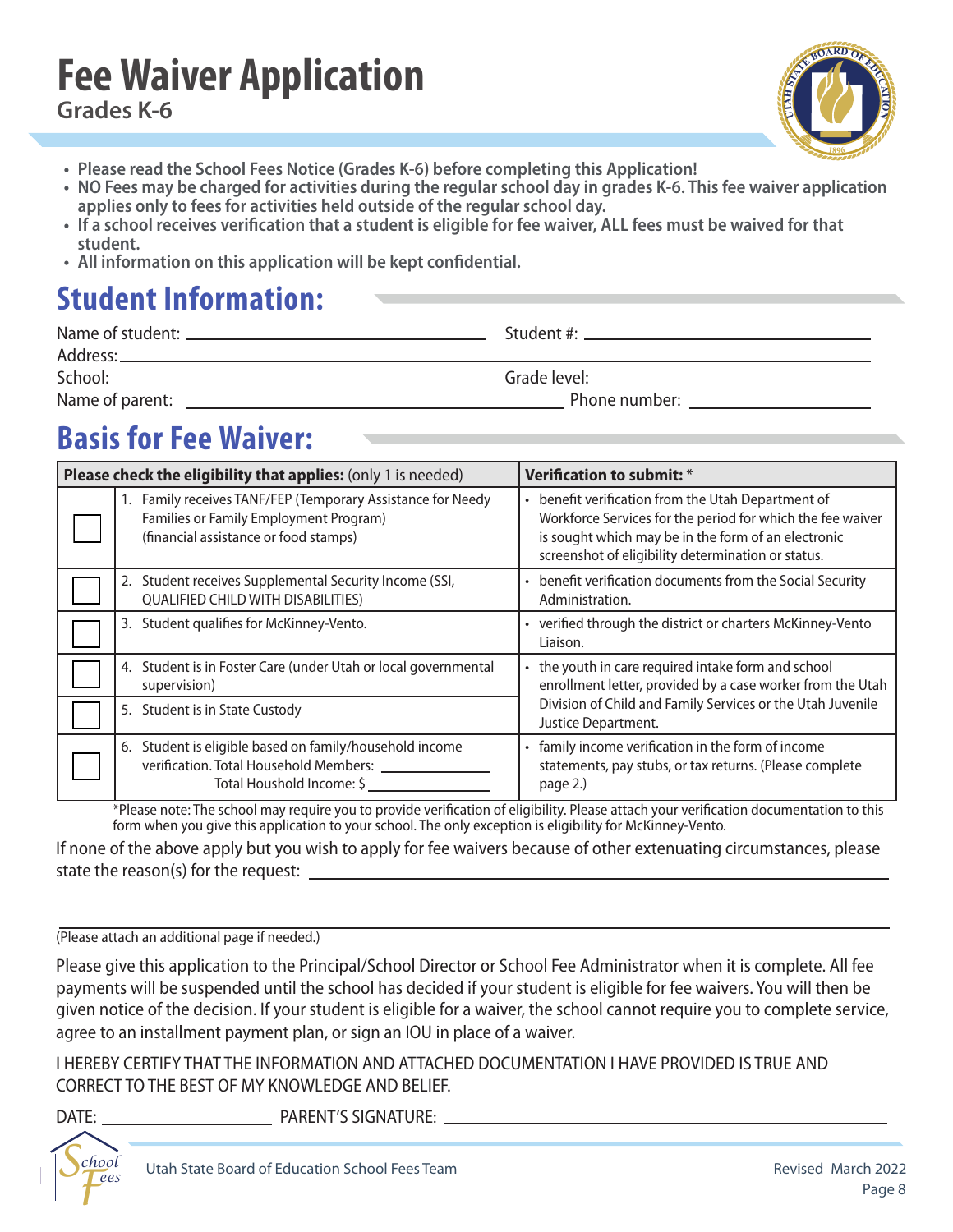#### **INCOME VERIFICATION FOR ALL HOUSEHOLD MEMBERS:**

(Required for students who do not qualify based on a special category.)

Household income is determined by adding all household income from all sources and then comparing it to the number of people in the household. A household is a group of related or unrelated individuals who are not residents of an institution or boarding house but who are living as one economic unit. This means they generally reside in the same house and share expenses such as rent, utilities and food.

#### **List all income before deductions in the appropriate column(s).**

| Name: |       |                | <b>Earnings from Work</b><br>(before deductions) | Pension/Retirement<br>Social Security | Welfare, Alimony, Child<br>Support, Other Income | Total Per Person     |
|-------|-------|----------------|--------------------------------------------------|---------------------------------------|--------------------------------------------------|----------------------|
| Last  | First | Middle Initial | Monthly Income                                   | Monthly Income                        | Monthly Income                                   | Total Monthly Income |
|       |       |                |                                                  |                                       |                                                  |                      |
|       |       |                |                                                  |                                       |                                                  |                      |
|       |       |                |                                                  |                                       |                                                  |                      |
|       |       |                |                                                  |                                       |                                                  |                      |

#### **EXAMPLES OF INCOME:**

| Earnings from Work                                                                                                                       | Pension/Retirement, Social Security                                                                                          | Welfare, Alimony, Child<br>Support                                              | Other Income                                                                                                                                                                                                                                                          |
|------------------------------------------------------------------------------------------------------------------------------------------|------------------------------------------------------------------------------------------------------------------------------|---------------------------------------------------------------------------------|-----------------------------------------------------------------------------------------------------------------------------------------------------------------------------------------------------------------------------------------------------------------------|
| Wages, salaries and tips,<br>strike benefits,<br>unemployment comp.,<br>workers' comp, net income<br>from self-owned business<br>or farm | Pensions, supplement, security<br>income, retirement payments,<br>Social Security Income (including SSI<br>a child receives) | *TANF payments*, welfare<br>payments,<br>alimony, and child support<br>payments | Disability benefits; cash withdrawn from<br>savings; interest & dividends; income from<br>estates, trusts, and investments, regular<br>contributions from persons not living in the<br>household; net royalties and annuities; net<br>rental income; any other income |

\*Receipt of TANF assistance automatically qualifes one for fee waiver eligibility. No further proof of income is needed. Please review Basis for Fee Waiver section and submit application under TANF eligibility.\*

#### **INCOME ELIGIBILITY GUIDELINES**

**For School Year: July 1, 2022 - June 30, 2023**

| Household Size                             | Yearly | Monthly | <b>Twice Per Month</b> | <b>Every Two Weeks</b> | Weekly |
|--------------------------------------------|--------|---------|------------------------|------------------------|--------|
|                                            | 17,667 | 1,473   | 737                    | 680                    | 340    |
|                                            | 23,803 | 1,984   | 992                    | 916                    | 458    |
| 3                                          | 29,939 | 2,495   | 1,248                  | 1,152                  | 576    |
| 4                                          | 36,075 | 3,007   | 1,504                  | 1,388                  | 694    |
|                                            | 42,211 | 3,518   | 1,759                  | 1,624                  | 812    |
| 6                                          | 48,347 | 4,029   | 2,015                  | 1,860                  | 930    |
|                                            | 54,483 | 4,541   | 2,271                  | 2,096                  | 1,048  |
| 8                                          | 60,619 | 5,052   | 2,526                  | 2,332                  | 1,166  |
| For each additional<br>family member, add: | 6,136  | 512     | 256                    | 236                    | 118    |

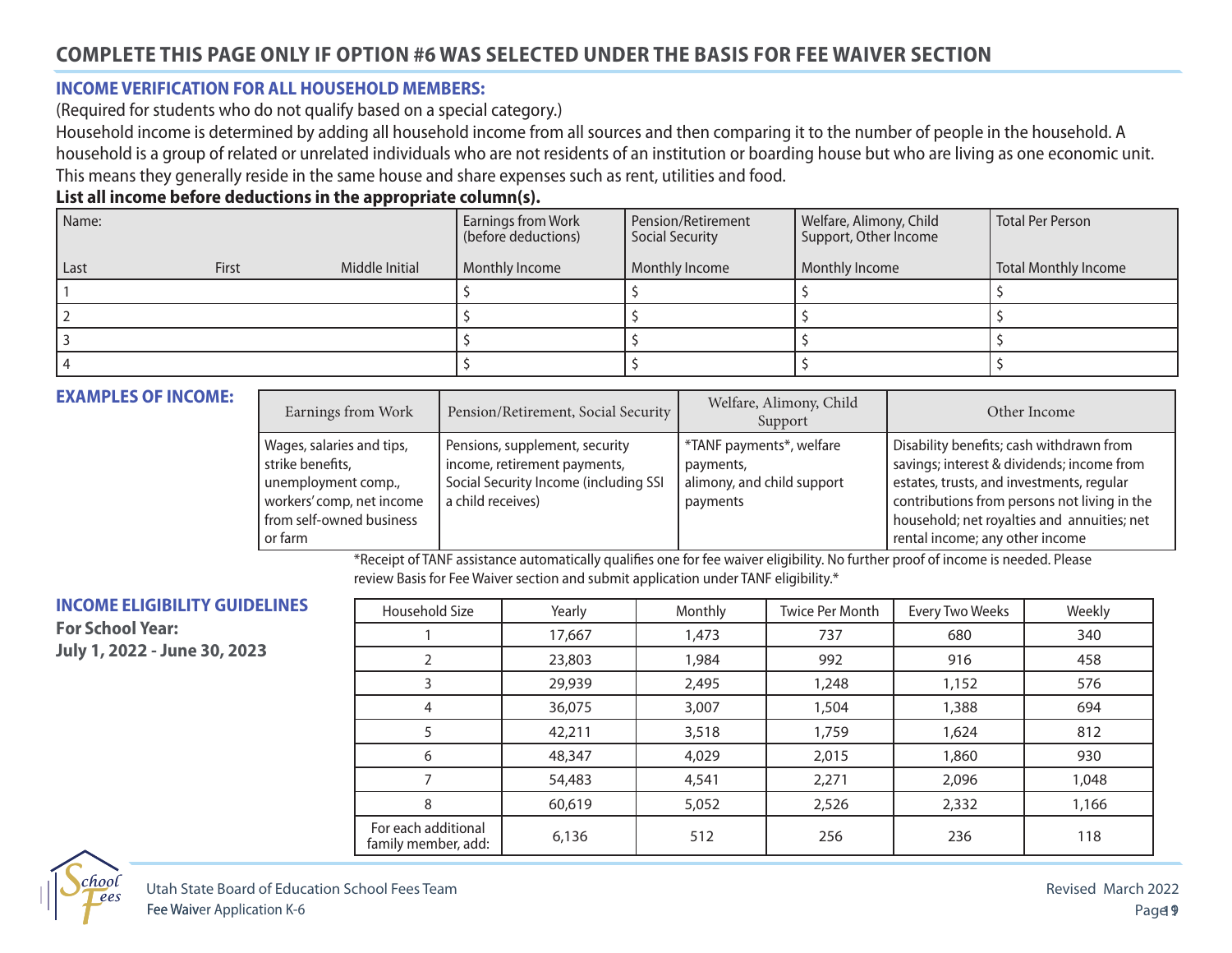## **Fee Waiver Application**



- **• Please read the School Fees Notice (Grades 7-12) before completing this Application!**
- **• If a school receives verifcation that a student is eligible for fee waiver, all fees must be waived for that student.**
- **• All information on this application will be kept confdential.**

### **Student Information:**

| Address: _      | Student #: New York Processor 2014                                                                                                                                                                                             |
|-----------------|--------------------------------------------------------------------------------------------------------------------------------------------------------------------------------------------------------------------------------|
|                 |                                                                                                                                                                                                                                |
| Name of parent: | Phone number: New York Changes and The Changes of The Changes and The Changes of The Changes of The Changes of The Changes of The Changes of The Changes of The Changes of The Changes of The Changes of The Changes of The Ch |

### **Basis for Fee Waiver:**

| Please check the eligibility that applies: (only 1 is needed)                                                                                  | Verification to submit: *                                                                                                                                                                                                     |
|------------------------------------------------------------------------------------------------------------------------------------------------|-------------------------------------------------------------------------------------------------------------------------------------------------------------------------------------------------------------------------------|
| 1. Family receives TANF/FEP (Temporary Assistance for Needy<br>Families or Family Employment Program)<br>(financial assistance or food stamps) | • benefit verification from the Utah Department of<br>Workforce Services for the period for which the fee waiver<br>is sought which may be in the form of an electronic<br>screenshot of eligibility determination or status. |
| Student receives Supplemental Security Income (SSI,<br>2.<br><b>QUALIFIED CHILD WITH DISABILITIES)</b>                                         | • benefit verification documents from the Social Security<br>Administration.                                                                                                                                                  |
| 3. Student qualifies for McKinney-Vento.                                                                                                       | • verified through the district or charters McKinney-Vento<br>Liaison.                                                                                                                                                        |
| Student is in Foster Care (under Utah or local governmental<br>4.<br>supervision)                                                              | • the youth in care required intake form and school<br>enrollment letter, provided by a case worker from the Utah                                                                                                             |
| 5. Student is in State Custody                                                                                                                 | Division of Child and Family Services or the Utah Juvenile<br>Justice Department.                                                                                                                                             |
| Student is eligible based on family/household income<br>6.<br>verification. Total Household Members:<br>Total Houshold Income: \$              | family income verification in the form of income<br>statements, pay stubs, or tax returns. (Please complete<br>page 2.)                                                                                                       |

\*Please note: The school may require you to provide verifcation of eligibility. Please attach your verifcation documentation to this form when you give this application to your school. The only exception is eligibility for McKinney-Vento.

If none of the above apply but you wish to apply for fee waivers because of other extenuating circumstances, please state the reason(s) for the request:

(Please attach an additional page if needed.)

Please give this application to the Principal/School Director or School Fee Administrator when it is complete. All fee payments will be suspended until the school has decided if your student is eligible for fee waivers. You will then be given notice of the decision. If your student is eligible for a waiver, the school cannot require you to complete service, agree to an installment payment plan, or sign an IOU in place of a waiver.

I HEREBY CERTIFY THAT THE INFORMATION AND ATTACHED DOCUMENTATION I HAVE PROVIDED IS TRUE AND CORRECT TO THE BEST OF MY KNOWLEDGE AND BELIEF.

DATE: PARENT'S SIGNATURE:

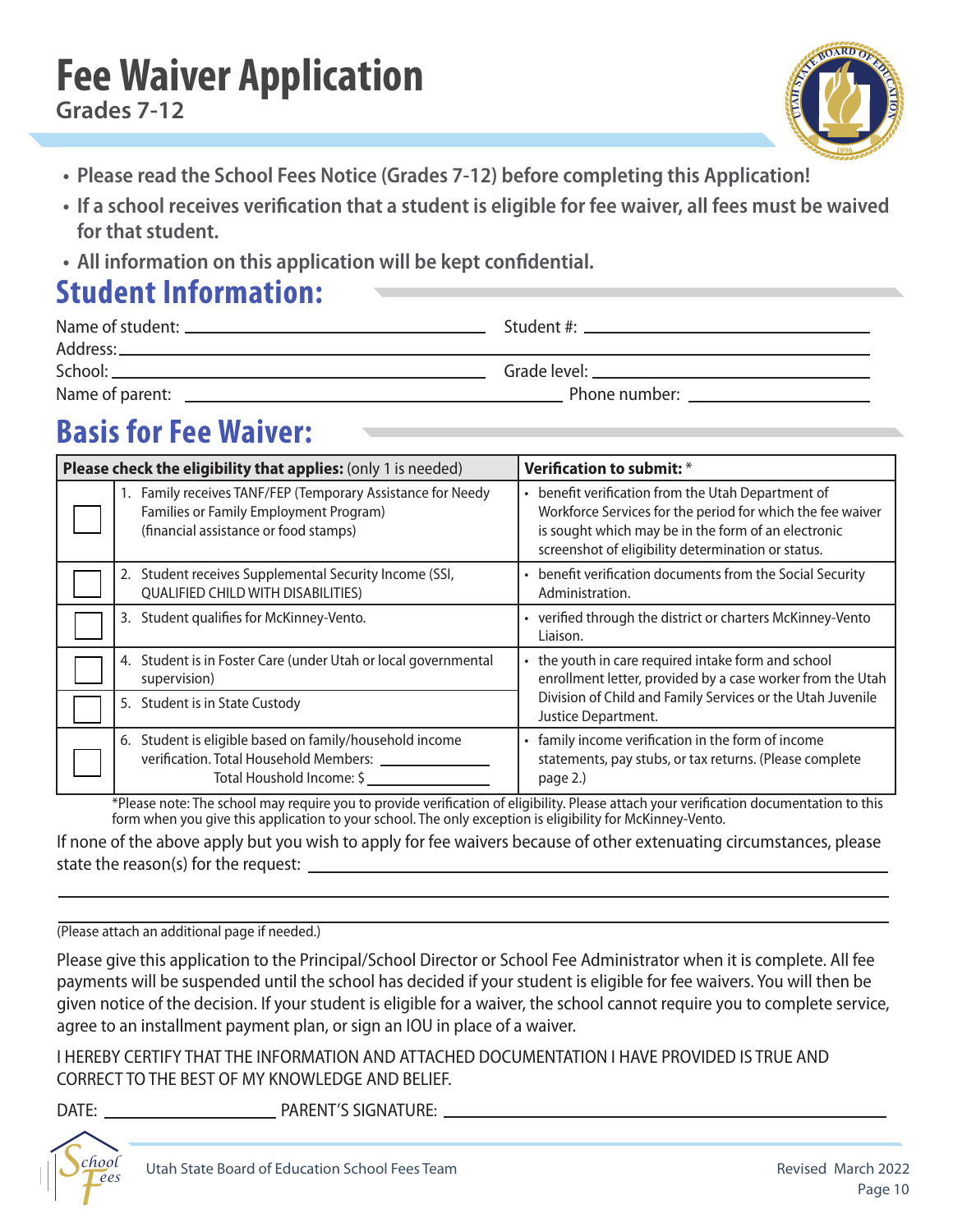#### **INCOME VERIFICATION FOR ALL HOUSEHOLD MEMBERS:**

(Required for students who do not qualify based on a special category.)

Household income is determined by adding all household income from all sources and then comparing it to the number of people in the household. A household is a group of related or unrelated individuals who are not residents of an institution or boarding house but who are living as one economic unit. This means they generally reside in the same house and share expenses such as rent, utilities and food.

#### **List all income before deductions in the appropriate column(s).**

| Name: |       |                | <b>Earnings from Work</b><br>(before deductions) | Pension/Retirement<br>Social Security | Welfare, Alimony, Child<br>Support, Other Income | Total Per Person     |
|-------|-------|----------------|--------------------------------------------------|---------------------------------------|--------------------------------------------------|----------------------|
| Last  | First | Middle Initial | Monthly Income                                   | Monthly Income                        | Monthly Income                                   | Total Monthly Income |
|       |       |                |                                                  |                                       |                                                  |                      |
|       |       |                |                                                  |                                       |                                                  |                      |
|       |       |                |                                                  |                                       |                                                  |                      |
|       |       |                |                                                  |                                       |                                                  |                      |

#### **EXAMPLES OF INCOME:**

| Earnings from Work                                                                                                                       | Pension/Retirement, Social Security                                                                                          | Welfare, Alimony, Child<br>Support                                              | Other Income                                                                                                                                                                                                                                                          |
|------------------------------------------------------------------------------------------------------------------------------------------|------------------------------------------------------------------------------------------------------------------------------|---------------------------------------------------------------------------------|-----------------------------------------------------------------------------------------------------------------------------------------------------------------------------------------------------------------------------------------------------------------------|
| Wages, salaries and tips,<br>strike benefits,<br>unemployment comp.,<br>workers' comp, net income<br>from self-owned business<br>or farm | Pensions, supplement, security<br>income, retirement payments,<br>Social Security Income (including SSI<br>a child receives) | *TANF payments*, welfare<br>payments,<br>alimony, and child support<br>payments | Disability benefits; cash withdrawn from<br>savings; interest & dividends; income from<br>estates, trusts, and investments, regular<br>contributions from persons not living in the<br>household; net royalties and annuities; net<br>rental income; any other income |

\*Receipt of TANF assistance automatically qualifes one for fee waiver eligibility. No further proof of income is needed. Please review Basis for Fee Waiver section and submit application under TANF eligibility.\*

#### **INCOME ELIGIBILITY GUIDELINES**

**For School Year: July 1, 2022 - June 30, 2023**

| Household Size                             | Yearly | Monthly | Twice Per Month | Every Two Weeks | Weekly |
|--------------------------------------------|--------|---------|-----------------|-----------------|--------|
|                                            | 17,667 | 1,473   | 737             | 680             | 340    |
|                                            | 23,803 | 1,984   | 992             | 916             | 458    |
| 3                                          | 29,939 | 2,495   | 1,248           | 1,152           | 576    |
| 4                                          | 36,075 | 3,007   | 1,504           | 1,388           | 694    |
|                                            | 42,211 | 3,518   | 1,759           | 1,624           | 812    |
| 6                                          | 48,347 | 4,029   | 2,015           | 1,860           | 930    |
|                                            | 54,483 | 4,541   | 2,271           | 2,096           | 1,048  |
| 8                                          | 60,619 | 5,052   | 2,526           | 2,332           | 1,166  |
| For each additional<br>family member, add: | 6,136  | 512     | 256             | 236             | 118    |

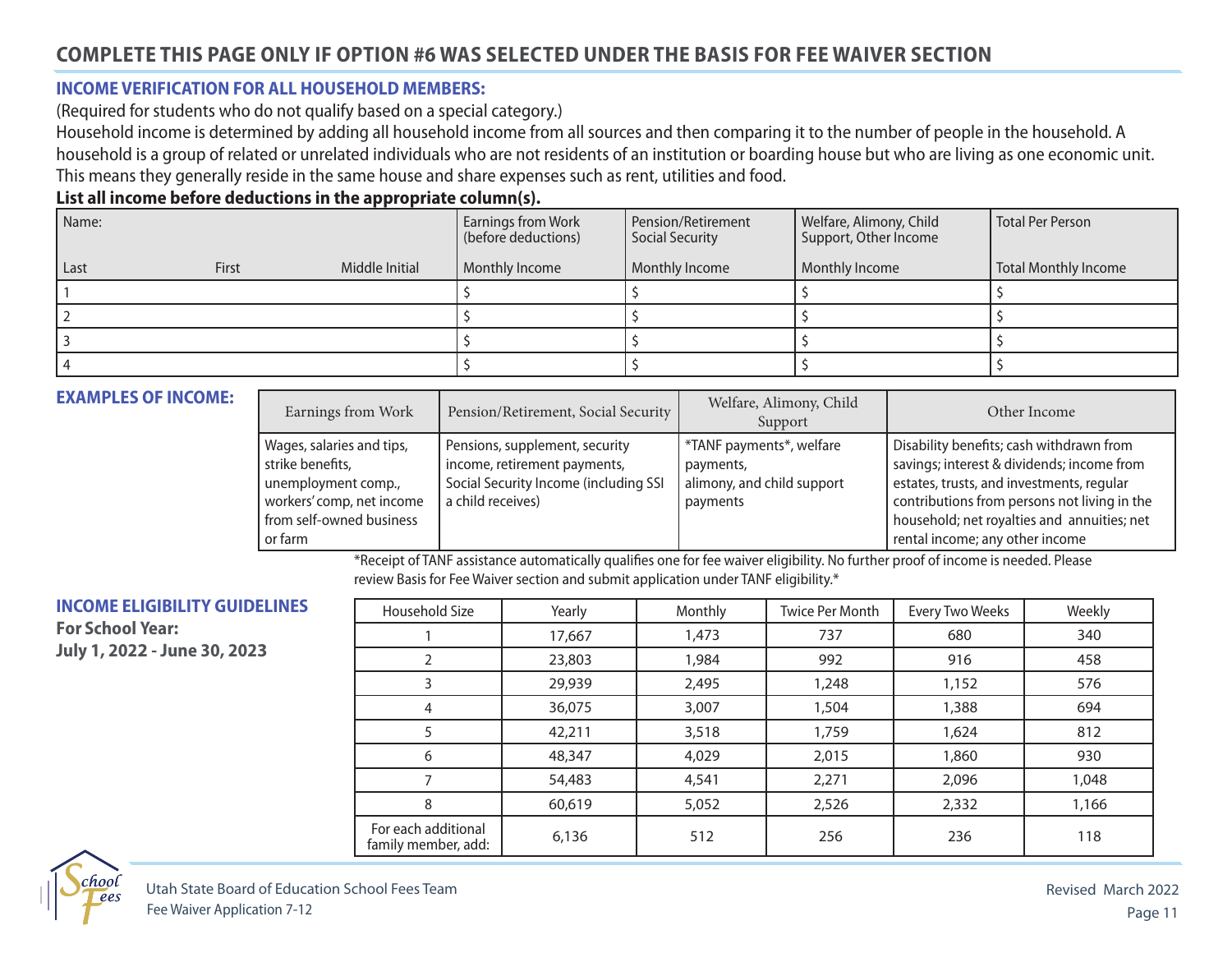### **Fee Waiver Decision and Appeal Form**

|   | NEOARD OF CA |   |
|---|--------------|---|
| ₹ | 1896         | Ē |

| Your application for fee waiver has been:                                                                                                                                                                                                  |  |
|--------------------------------------------------------------------------------------------------------------------------------------------------------------------------------------------------------------------------------------------|--|
|                                                                                                                                                                                                                                            |  |
| $\perp$ Approved - ALL fees will be waived for the _________ school year.                                                                                                                                                                  |  |
| $\Box$ Denied - for the following reason:<br>$\Box$ Your child does not qualify under any of the eligible categories.<br>$\Box$ You have not provided the documentation necessary to determine if your child qualifies for fee<br>waivers. |  |
| Other:                                                                                                                                                                                                                                     |  |
|                                                                                                                                                                                                                                            |  |
| Signed:_<br>Date:_                                                                                                                                                                                                                         |  |

*(Signature of school employee)* 

### **Parental Appeal Rights:**

**IF YOU DISAGREE WITH THIS DECISION, YOU HAVE THE RIGHT TO APPEAL.** To appeal, send a letter (or the Notice of Appeal form printed at the bottom of this page) to the principal/charter school director, explaining why you disagree with this decision. Include your name, your child's name, and the date. **YOU MUST MAIL OR HAND-DELIVER YOUR APPEAL WITHIN TEN SCHOOL DAYS OF RECEIVING THIS NOTICE.** *Keep a copy of the appeal for your records.* A school representative will contact you within two weeks after receiving your appeal and schedule a meeting to discuss your concerns. You will also be given a copy of the districts'/charter schools' Fee Waiver Appeals Policy containing a complete statement of policies and procedures for appeals.

#### **ALL REQUIREMENTS FOR PAYMENT OF FEES WILL BE SUSPENDED UNTIL THE FINAL DECISION IS MADE REGARDING YOUR APPEAL.**

### **Notice of Appeal:**

|                                               | wish to appeal the decision regarding my application for |
|-----------------------------------------------|----------------------------------------------------------|
| school fee waivers for the following reasons: |                                                          |

My child's name is:

Please schedule a meeting to discuss this appeal. I understand that all fees will be suspended until a fnal decision has been reached, and that my child will be able to participate fully in all school activities during that time on the same basis as if the fees had been paid.

*(Signature of person submitting the appeal)* 

Date:

School Contact: Letter School Contact: Phone Number: Letter School Contact: Letter School Contact: Letter School School School School School School School School School School School School School School School School Scho

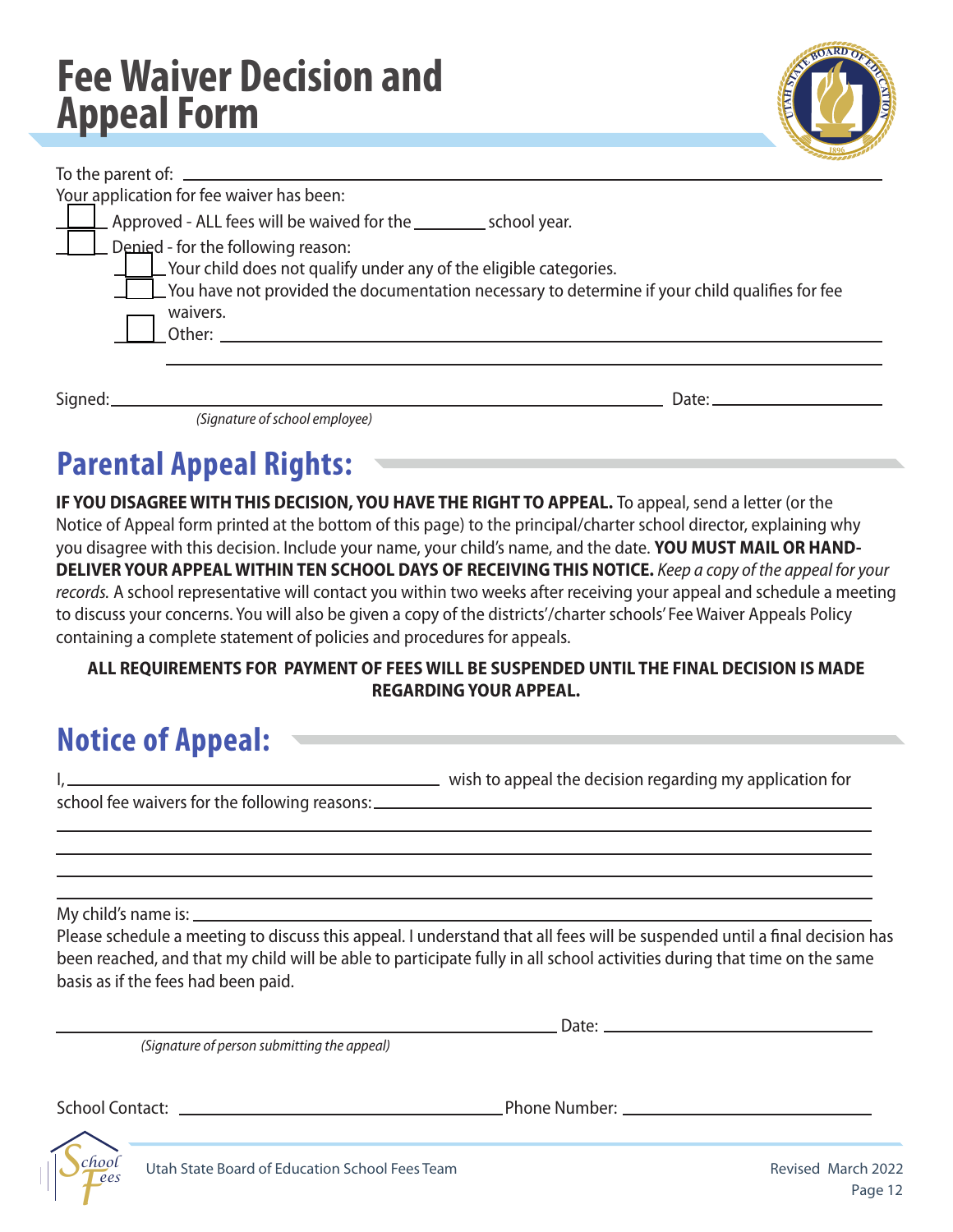### **Service Agreement, Verifcation and Appeal Form**



Utah law states that an LEA may provide alternatives in lieu of fee waivers sufficient "to ensure that no student is denied the opportunity to participate in a class or school-sponsored or supported activity because of an inability to pay a fee." If ofered, a student may choose to perform service in lieu of a fee waiver but **a school district cannot require a student to perform service in lieu of a fee waiver**. If your student chooses to perform service, there are options from which to choose to complete the service. Service options may include:

- Service at the school, such as tutorial assistance to other students, or service outside of regular school hours as a student aide to school staff:
- Service in the community such as at a nursing home or hospital; or
- When special needs require, service in the home.

| (Student's name) | agrees to complete ______ hours of service _______ (brief description)                                           |
|------------------|------------------------------------------------------------------------------------------------------------------|
|                  | To be completed before: $\sqrt{a_{\text{net}}}$ This will satisfy the student's fee obligation of \$             |
| waived.          | All services will be credited at the rate of \$ 2000 Let nour. Once completed, the student's school fees will be |
| SIGNATURES:      |                                                                                                                  |
|                  |                                                                                                                  |
|                  |                                                                                                                  |
|                  |                                                                                                                  |
|                  |                                                                                                                  |

The school district must ensure that a service assignment is appropriate to the age of the student, physical condition of the student, and maturity of the student. The assignment must also be consistent with state and federal laws, including the Federal Fair Labor Standards Act. This requires that the service must be performed 1) within a reasonable period of time, 2) each hour of service is credited at an amount at least equal to the current minimum wage, and 3) service hours worked per day and week are limited according to the student's age.

*For example, if a fee-waiver eligible student is assessed \$100 for school fees and the school policy is based upon a \$10 per hour service credit, then the student may be asked to perform up to 10 hours of service.* 

Service assignments must be conducted in such a way that students are not subjected to embarrassment, ridicule, or humiliation, and must not provide direct private beneft to school employees or their families. In addition, service assignments must avoid excessive burdens on students and families and give proper consideration to a student's educational and transportation needs and other responsibilities.

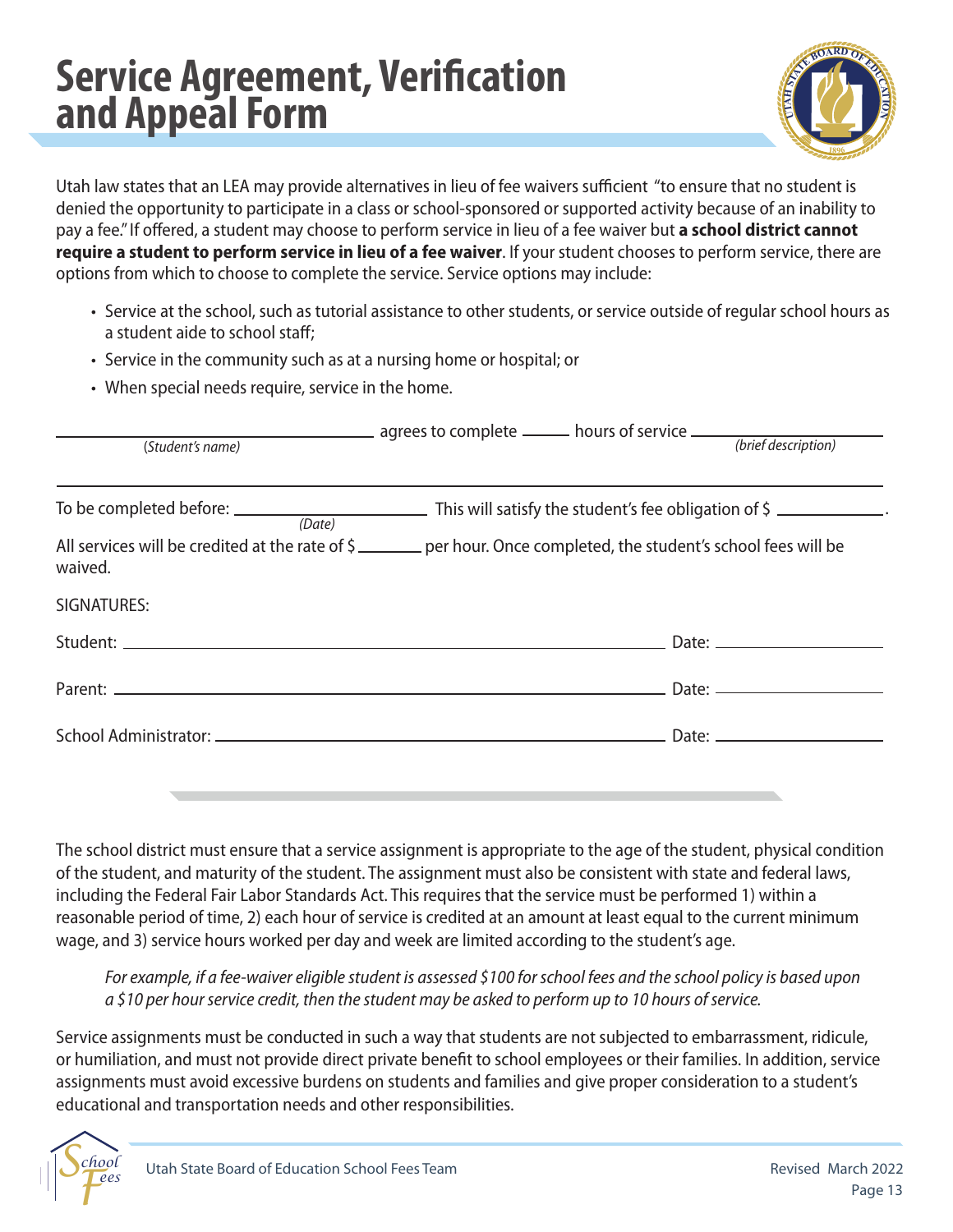#### If circumstances arise which make it too difficult for a student to complete a service assignment, notify **the school principal immediately to determine what adjustments should be made.**

Service students will not be considered to be employees of those for whom they provide the service, and no money will be paid to the students or to the school in return for service. Regular employees who work in places where students perform services may not be replaced, nor may their hours be reduced, as a result of the students' service activities. Service is intended to supplement existing services, not replace that which is already being done by others.

### **Verification of Service:**

| the school. | (Student's name) has completed all service hours as stated above, and fullfilled all agreed upon<br>service hours to the fullest extent reasonably possible according to individual circumstances of both the student and |
|-------------|---------------------------------------------------------------------------------------------------------------------------------------------------------------------------------------------------------------------------|
|             |                                                                                                                                                                                                                           |

| -<br>.<br>ΟU<br>150 L L |  | Jd۱ |  |  |
|-------------------------|--|-----|--|--|
|                         |  |     |  |  |

I have reviewed the service provided and verified with the Supervisor that all service was completed as stated above to the fullest extent reasonably possible according to individual circumstances of both the student and the school. Therefore, as agreed, all student fees have been waived.

School Administrator: Date:

### **Parental Appeal Rights:**

#### **PLEASE BE SURE TO READ THE SCHOOL FEES NOTICE AND THIS FORM BEFORE DECIDING TO APPEAL THE SERVICE AGREEMENT.**

If you disagree with this agreement, you have the right to appeal. To appeal, send a letter to the school principal explaining why you disagree with the service agreement. Include your name, your child's name, and the date. If you prefer, the school has provided an appeal form on the following page that you can fll out and send instead of a letter.

**You must mail or hand-deliver your appeal within ten school days of receiving this notice.** *Keep a copy of the appeal for your records.* A school representative will contact you within two weks after receiving your appeal and schedule a meeting to discuss your concerns. You will also be given a copy of the school district's School Fees Appeals Policy containing a complete statement of policies and procedures for appeals.

#### **ALL REQUIREMENTS FOR PAYMENT OF FEES WILL BE SUSPENDED UNTIL THE FINAL DECISION IS MADE REGARDING YOUR APPEAL.**